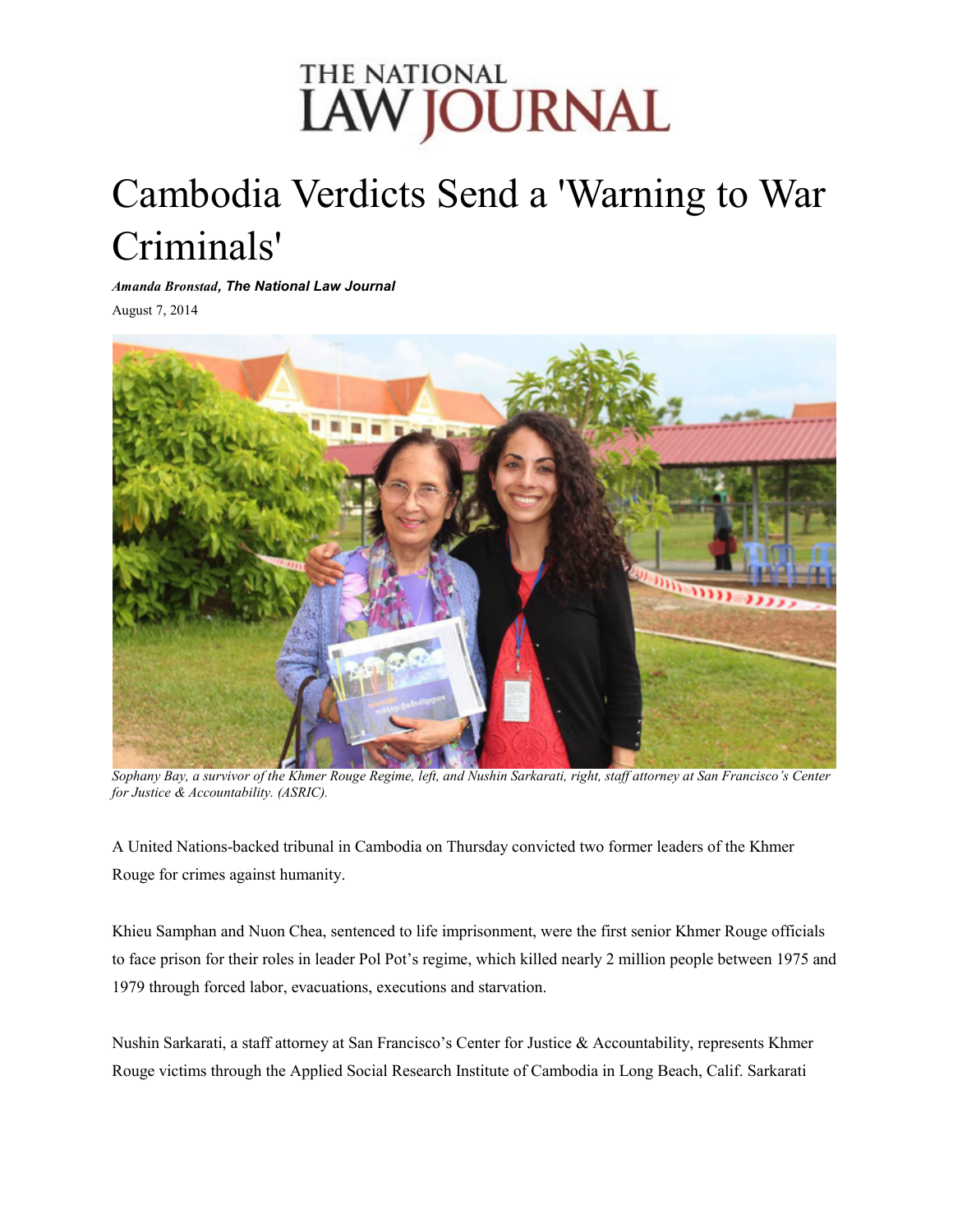talked to The National Law Journal about the court's decision. Her comments have been lightly edited for style and clarity.

## **NLJ:** What's your reaction to the ruling?

**Nushin Sarkarati**: I couldn't be happier with the verdict. I was blown away that the judges actually cited some of the victims who participated in the trial and relied so heavily on civil-party evidence. It proved that victims were really a central focus of this process. In fact, one of our clients, Sophany Bay, was named specifically when the judge was listing some of the historical crimes in the judgment.

**NLJ:** What happened to your client?

**Sarkarati:** On April 17, 1975, the Khmer Rouge announced that everybody needed to leave the city. Sophany was forced to walk for a week on the side roads, and she was with two small children and an 8-month old baby. As a result of the stress the family was put on while walking in the rain during day and night without any food or medicine, one of her children died during the walk and another child was killed by who she believes was a Khmer Rouge soldier. After that, Sophany was placed in a labor camp, where another one of her children was killed.

**NLJ:** What does this ruling mean for victims?

**Nushin Sarkarati:** The laws of the court only permit symbolic and moral reparations. One of the more significant reparations is the National Remembrance Day. It will be a national holiday that honors victims of the Khmer Rouge regime. Also, there will be construction of a memorial in Phnom Penh to honor the victims.

**NLJ:** This ruling was limited to crimes associated with evacuations, but another trial will focus on genocide. Why was this done, and what does that mean for victims?

**Sarkarati:** The decision to break the trial into many trials happened because the defendants and victims are aging quite rapidly. [The evacuations] were the first crimes committed by this regime. They also were able to determine some of the basic factual information that will be used in the next trial—these two senior leaders were part of a joint criminal enterprise, or conspiracy, to promote the Khmer Rouge ideals.

The next trial, which will focus on the remaining charges in the indictment, will cover crimes against humanity for forced labor, forced marriage, rape, torture, specific execution sites. But the genocide claims are limited to the Vietnamese ethic group and the Cham ethic group in Cambodia. This is because of the legal definition of genocide, which involves an intent to annihilate a population based on ethnicity and religion or nationality.